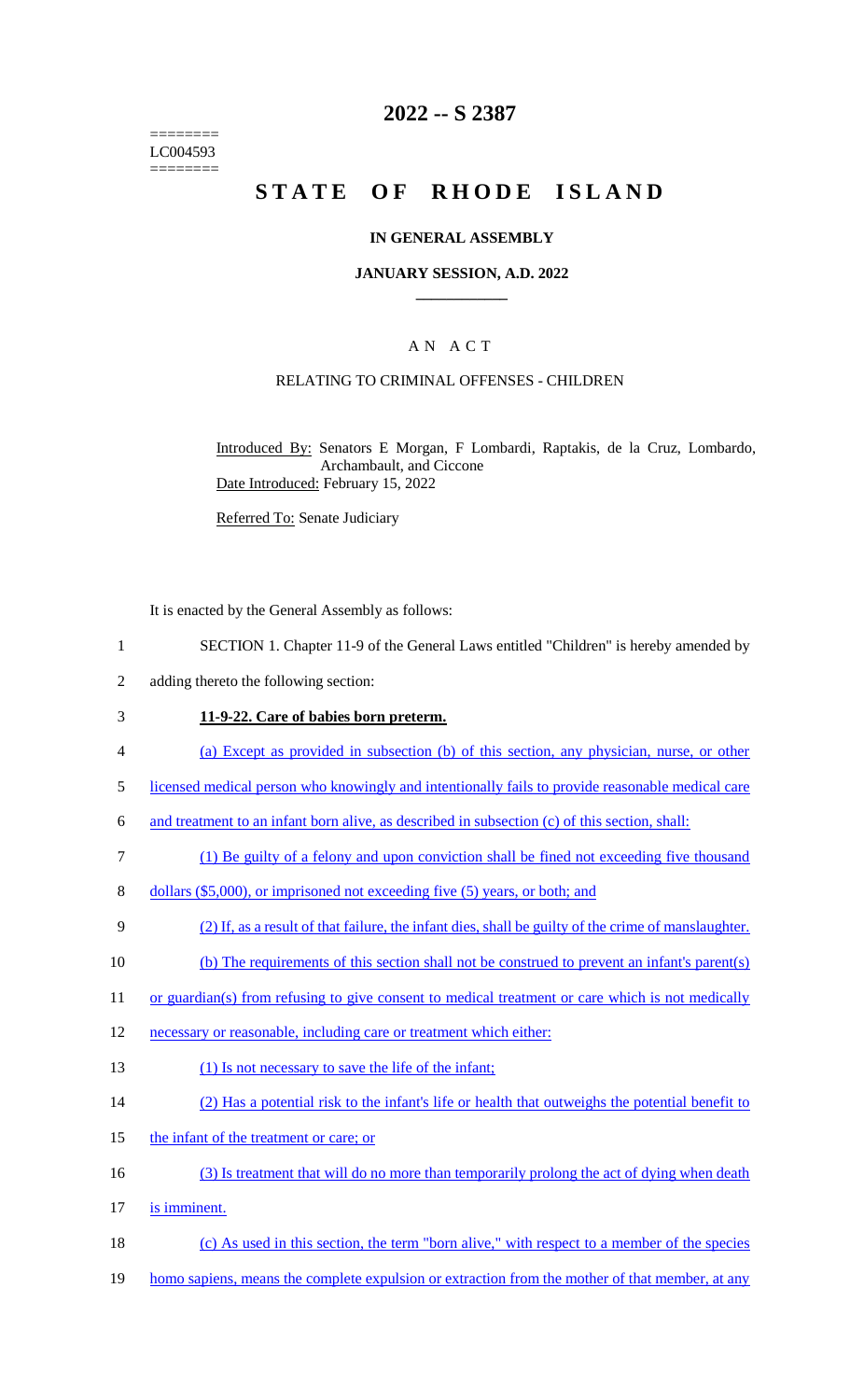- 1 stage of development, who after such expulsion or extraction breathes or has a beating heart,
- 2 pulsation of the umbilical cord, or definite movement of voluntary muscles, regardless of whether
- 3 the umbilical cord has been cut, and regardless of whether the expulsion or extraction occurs as a
- 4 result of natural or induced labor, cesarean section, or by any other means.
- 5 SECTION 2. This act shall take effect upon passage.

======== LC004593 ========